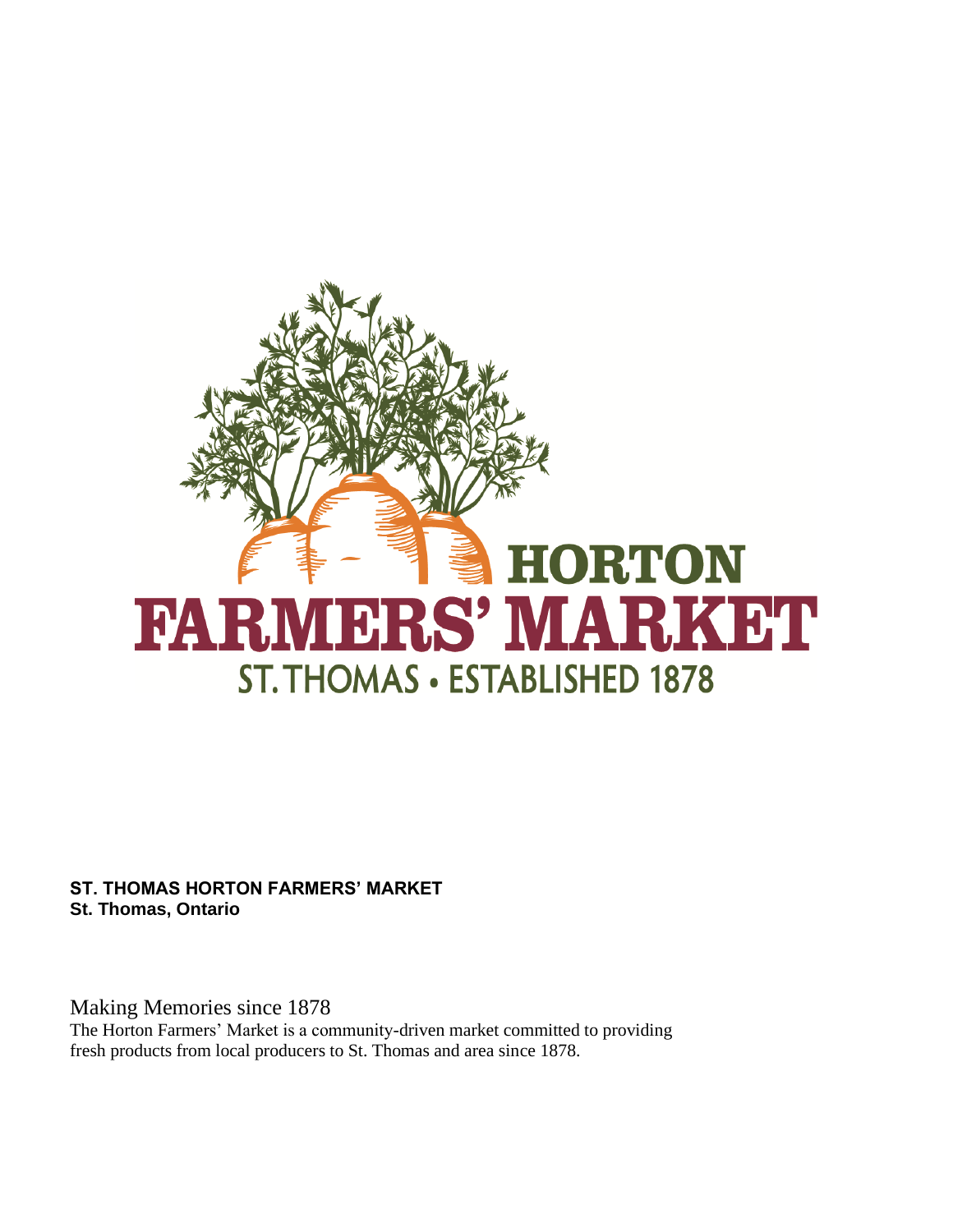# **2022 HFM Vendor Rules and Regulations**

# **1. Location**

Located in the heart of downtown St. Thomas, the Horton Farmers' Market is located on Manitoba Street, one block north of Talbot Street. There is ample parking at this location for both vendors and customers.

# **2. Hours of Operation & Season Duration**

The official advertised hours of the market are Saturday's, 8:00 am to 12:00 noon, from Mother's Day Weekend (May 7, 2022) until October 29, 2022. \*hours are subject to change. For special events, longer hours and additional market days occasionally may be offered to participating vendors. The timing of these unique dates of operation will be determined by the St. Thomas Economic Development Corporation and Elgin/St. Thomas Small Business Enterprise Corporation.

# **3. Mandate of the Horton Farmers' Market**

The Horton Farmers' Market is a community-driven market committed to providing fresh products from local, producer-based vendors.

a) The percentage of farmer vendors will be at least 51%

b) 'Local' will be defined as:

i) Products and producers from Elgin County

ii) Products and producers within a 60-km radius of the Horton Market site

iii) Products and producers within 100 km radius of the Horton Market site (may be admitted at the discretion of the Market Manager)

# **4. Set-up**

a) Set-up time will be from 6:00 am to 7:45 am.

b) The daily stall fee must be paid to the Market Manager before each day.

c) Vendors must occupy their space by 7:45 am or their stall may be given to another vendor that day at the discretion of the Market Manager. No refunds will be given if an alternative space is unavailable.

d) A vendor may not leave before 12:00 noon unless previous arrangements have been made with the Market Manager or designate. **In the event a vendor sells out of product, they must remain at their stall until 11:30 am**. In any case, a vendor may only leave if it can be done with minimal disruption and in a safe manner.

e) All vendors must be off the premises by 1:00 pm unless previous arrangements have been made with the Market Manager.

f) Outdoor Vendors must unload their vehicles then move their vehicles to the designated parking area. Vehicles must be moved from stalls by 7:45am.

g) Indoor vendors shall move their vehicles to a designated area after they have completed their set-up to allow maximum parking for the public. The Market Manager will decide where this area should be located.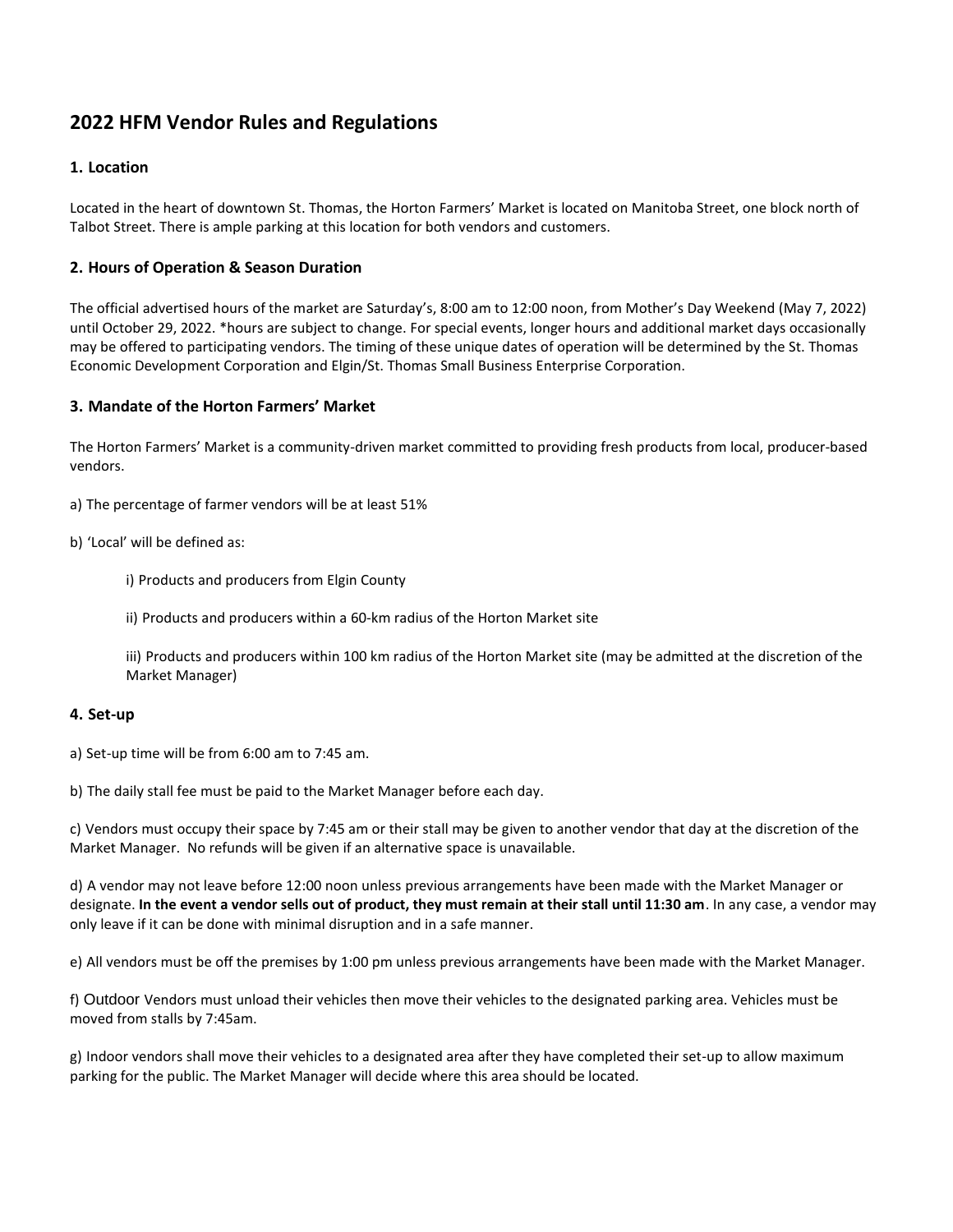# **5. Allocation of Vendor Stalls**

Vendor Stalls will be allocated by the Market Manager as follows:

a) All vendors must apply each season for stalls.

b) Renewing seasonal vendors with **20 or more weeks' payment in advance** may request the same stall as they occupied at the end of the previous season. The payment must be received by a publicized date, to be determined by the Market Manager and/or the Board.

c) Renewing seasonal vendors who wish to change to a new, unreserved stall will be given next consideration in the process of assigning available stalls. The stall must be reserved by a publicized date, to be determined by the Market Manager and/or the Board.

d) New, seasonal vendors have third choice of remaining stalls.

e) Daily vendors will be assigned on a first-come first-serve basis to stalls by the Market Manager.

f) Not-for-Profit (NFP) and Community Organizations will be considered as a daily vendor, for the purpose of stall allocation, unless prior reservation arrangements have been made.

g) The NFP or Organization may be offered one free rental space per season, and may be limited to once-per-season stall allocation. Membership fees are applicable.

h) Delinquent vendors (i.e. Those who do not attend on market days without providing proper notification will not be guaranteed their seasonal stall selection and may lose their current stall allocation).

i) The final stall allocation will be at the discretion of the Market Manager.

# **6. Vendor Policies and Procedures**

a) For rates and membership fees, please refer to 'Horton Farmers' Market Rate Card'.

b) Vendors must let the manager know what date/dates they are planning to attend the market. If a vendor has confirmed attendance and does not show, without communication to the market manager by Wednesday before market day, the vendor will be responsible for paying for that week's stall and will not be able to attend another market day until the missing rental fee is paid. Vendors who have pre-paid will not receive a refund and the missing week will count as one of the weeks attended.

#### c) Stall Appearance

i) Vendors are to post their name/name of their business and address prominently in their stall. Letters to be not less than 2 inches high and ¼ inch thick.

- ii) Vendors shall honour all Horton Farmers' Market promotions, special events, etc.
- iii) Vendors shall maintain their stalls in a neat, clean and orderly fashion.
- iv) All vendors are expected to dress neatly and in clean attire.
- v) Smoking and/or vaping is not permitted on the market premises as per St. Thomas by-law #89-2004 as amended.

#### d) Garbage and Storage

- i) Vendors must place their own refuse in a suitable container at their stall and remove refuse when they leave.
- ii) General garbage containers are for the use of customers only.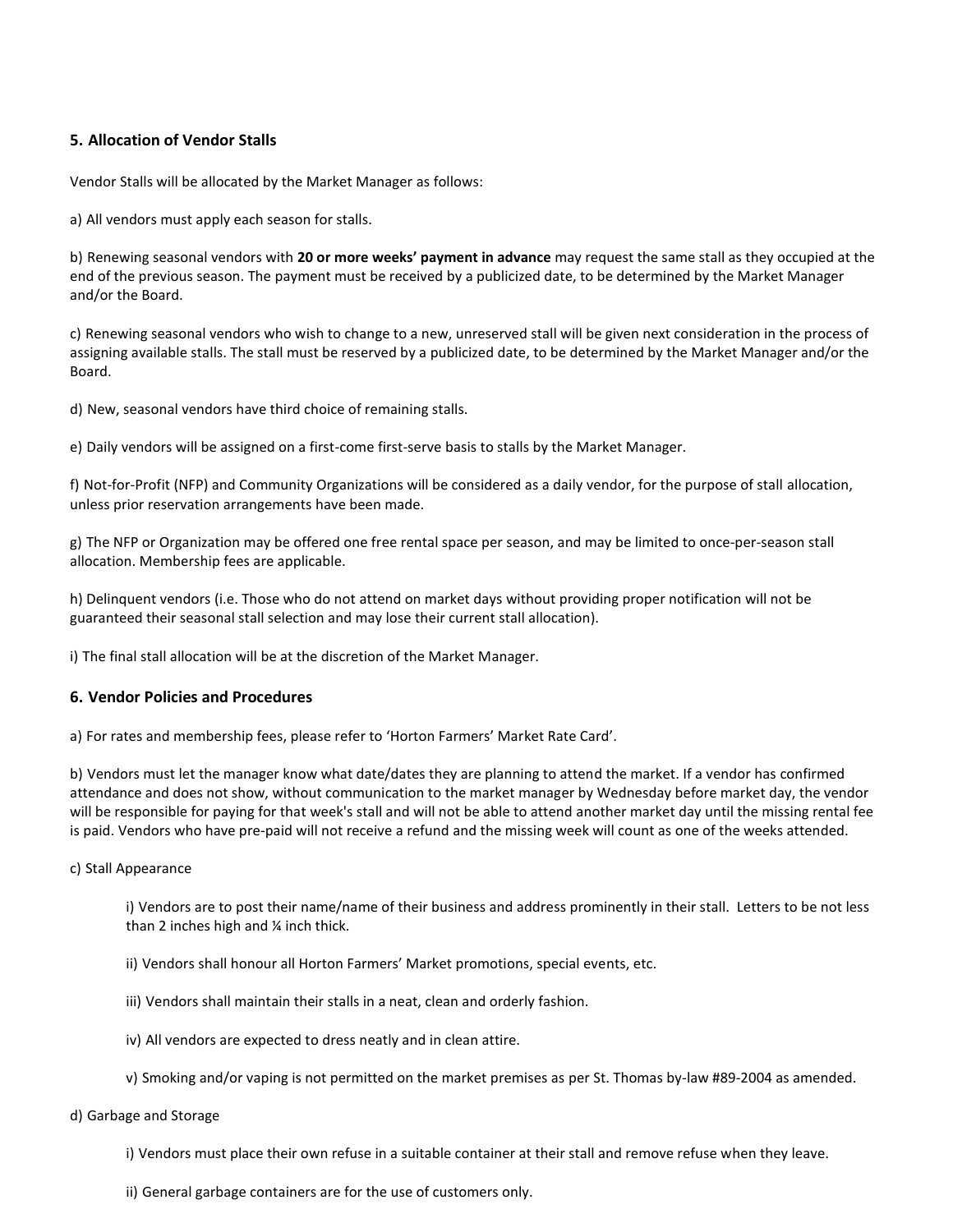iii) There will be no storage of tables, benches, signs, coolers, etc. in the main building for outdoor vendors.

iv) Interior vendors wishing to leave personal property in the main building will be required to provide proof of comprehensive liability insurance, at their own expense.

v) Equipment belonging to vendors may only be left indoors if the stall has been pre-paid. If a vendor has been absent more than two weeks without notifying the Market Manager, the vendor's equipment may be removed from the market building.

#### e) Insurance

Interior vendors wishing to leave personal property in the market building (I.e. Signs, shelving, retail display items) shall, at their own expense, obtain and keep in force during the term of the market season, Comprehensive General Liability Insurance satisfactory to the City, including the following:

i) The Corporation of the City of St. Thomas and St. Thomas Economic Development Corporation shall be named as an additional insured.

ii) The policy shall contain a provision for cross liability in respect of the named insured.

iii) Owner`s protective coverage

### f) Product

i) All vendors shall comply with the requirements set by OMAFRA, as well as Federal, Provincial, Municipal and local Health Unit regulations, regarding the labelling of their product by type, price, etc.

ii) Only vendors offering goods for sale which they have produced themselves will be considered. No produce may be sold at the market which has not been grown locally, as per the Mandate outlined in section 3.

iii) Absolutely no resellers or peddlers will be allowed at the market. A farmer producer may sell additional produce grown by a relative, or a neighbouring farmer, as long as this additional produce does not exceed 25% of the vendor's product volume per market season. A vendor may not attend the market until one of their own primary products is available for sale. The intent of this exception is to increase the diversity of fresh produce offered to customers.

iv) Producers bringing additional produce must clearly label it with the name of the farm it came from. Additional produce must come from within the 60-km radius as specified.

vi) All vendors are required to indicate the source of the additional product.

vii) The need for products will be dealt with on a case-by-case basis if and when they are not available locally (Ie. coffee, cherries) with prior approval of the Market Manager.

- viii) Vendors will not sell any flea market-type items.
- vx) No live animals, including cats and dogs, will be allowed for sale at the market.
- x) Vendors are to follow the general rule of "Don't sell anything that you would not want to buy".

#### g) Sales Reporting and Pricing

i) Vendors will provide their estimated sales totals at the end of each market day on an anonymous basis. Totals will be checked and calculated weekly for statistical purposes.

ii) Vendors agree not to practice distress pricing nor will they reduce prices at the end of the market hours.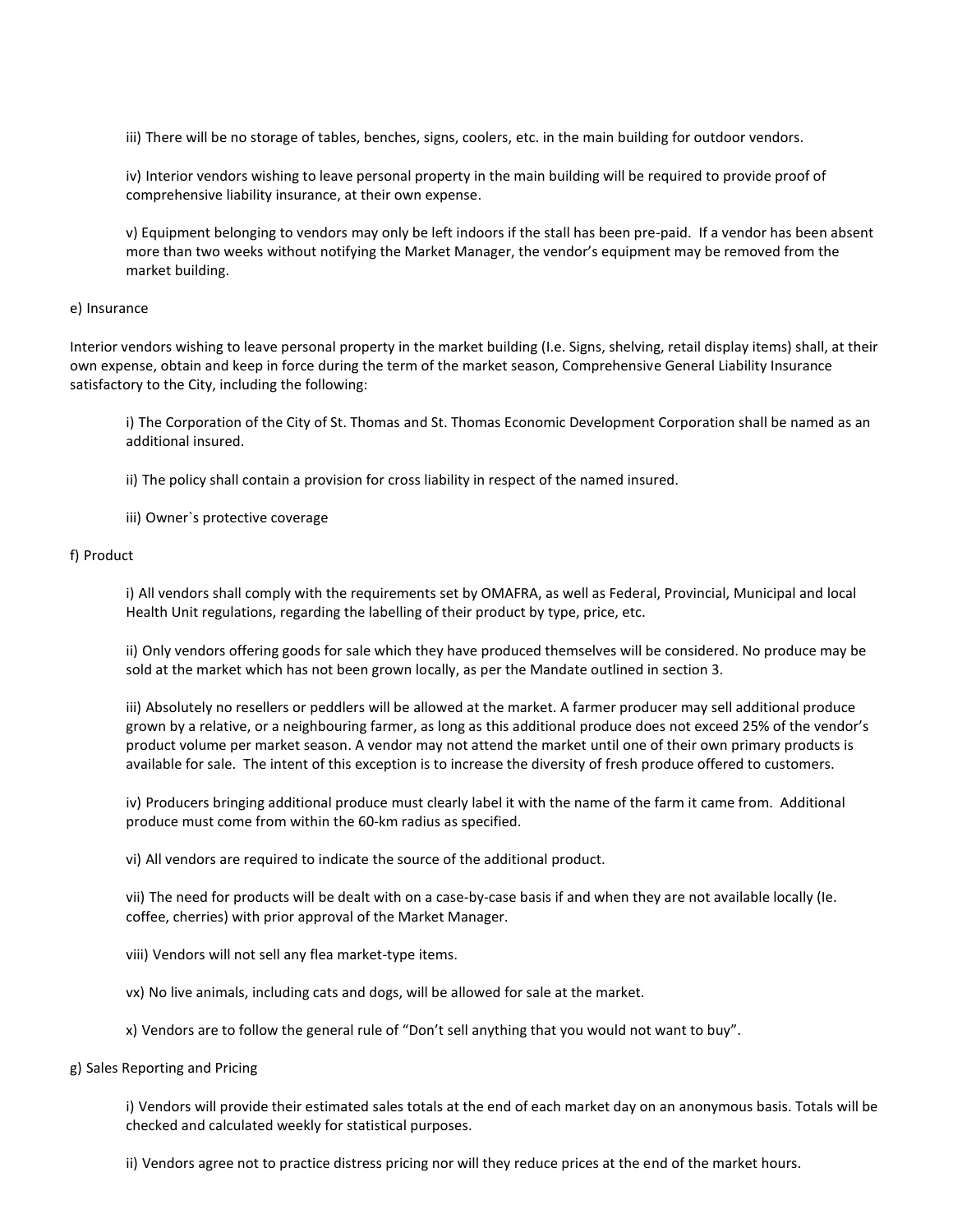# **7. Not-for-Profit (NFP) Organizations and Community Associations**

a) NFP's and Community Associations may be allocated stall space for the purpose of fundraising and community awareness programs.

b) Stall allocation is at the discretion of the Market Manager.

# **8. All Other Vendors**

a) All other vendors, not listed above, will be permitted at the discretion of the Market Manager on a specific case basis.

b) In all instances, the mandate to highlight local, producer-based vendors will be a priority.

# **9. Examples of Items Which May Be Offered for Sale**

| Fruits                        | Vegetables       | Bedding plants, Herbs       |
|-------------------------------|------------------|-----------------------------|
| <b>Shrubs and Trees</b>       | Meat and Fish    | Cheese                      |
| <b>Maple Products</b>         | Apple Cider      | House Plants, Potted Plants |
| Roots and Seeds               | Poultry and Eggs | <b>Honey Products</b>       |
| <b>Cut and Dried Flowers</b>  | <b>Mushrooms</b> | Grains                      |
| <b>Baked Goods, Preserves</b> | Seasonings       | <b>Hand Produced Crafts</b> |
| Local Artisan Work            |                  |                             |

Vendors wishing to sell anything not listed above may request permission from the Market Manager. Please keep in mind the following:

a) All products must be of high quality and be pleasing to the eye and taste.

b) All home baking, jams and canning must be labelled indicating the name and city of the vendor, ingredients, and a statement of measure. Home baked goods must be wrapped to prevent contamination.

c) Inquiries regarding health regulations are the responsibility of each vendor and may be obtained from Southwestern Public Health at (519)631-9900.

# **10. Market Manager**

a) The Market Manager will enforce vendor rules and regulations.

b) The Market Manager shall decide on a daily basis as to the admissibility of any item.

c) Vendor Rules and Regulations will be made available to all vendors at the beginning of each market season, and with each new vendor application.

# **11. Covid-19 Restrictions and Public Health Guidelines**

a) The Horton Farmers' Market will follow all recommended Southwestern Public Health Covid19 safety guidelines and protocols. Changes may be implemented throughout the Market season in order to ensure we maintain compliance with the guidelines.

b) Vendors must strictly adhere to all rules, regulations and guidelines implemented.

# **12. Compliance**

a) All Vendors agree to comply with the rules and regulations of the Horton Farmers' Market as set out in this document.